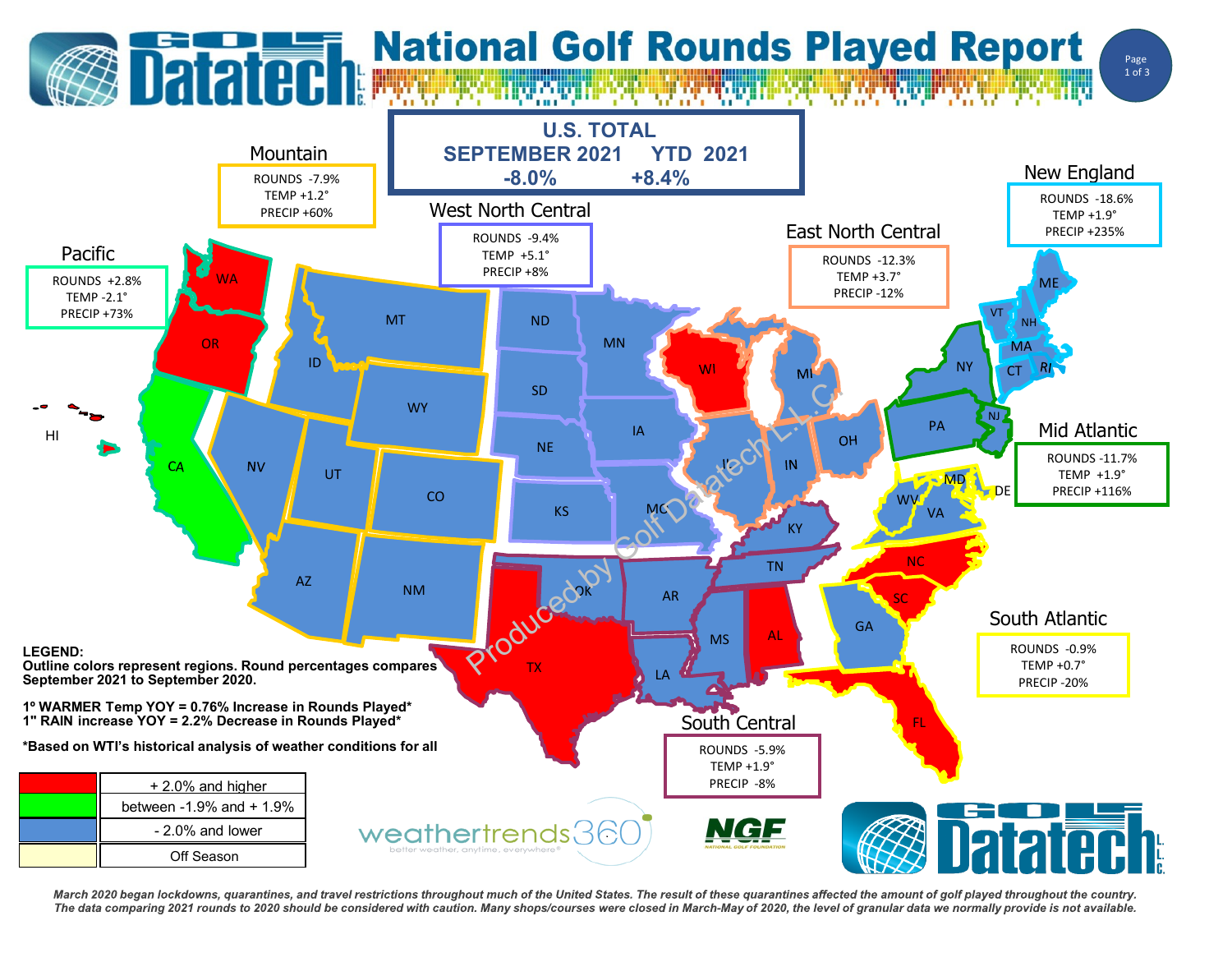## **Datated National Golf Rounds Played Report**

**SEPTEMBER 2021**

|                           | JLI 1.   | .       |                           |                      |            |                       | JLI 1.   | .       |
|---------------------------|----------|---------|---------------------------|----------------------|------------|-----------------------|----------|---------|
| <b>PACIFIC</b>            | 2.8%     | 22.9%   |                           |                      |            | <b>SOUTH ATLANTIC</b> | $-0.9%$  | 6.5%    |
| CA                        | $-0.9%$  | 23.0%   |                           | SEPT.                | <b>YTD</b> | DE, DC, MD            | $-10.3%$ | 3.5%    |
| Los Angeles               |          |         | <b>UNITED STATES</b>      | $-8.0\%$             | 8.4%       | Washington/Baltimore  | $\star$  |         |
| <b>Orange County</b>      |          |         | <b>Public Access</b>      | $-7.7%$              | 9.8%       | <b>FL</b>             | 3.5%     | 5.0%    |
| Palm Springs              |          |         | <b>Private</b>            | $-8.1%$              | 3.3%       | Jacksonville          |          |         |
| Sacramento                |          |         |                           |                      |            | Orlando               |          |         |
| San Diego                 |          |         | <b>EAST NORTH CENTRAL</b> | $-12.3%$             | 9.4%       | Tampa                 |          |         |
| San Francisco/Oakland     |          |         | IL.                       | $-10.6%$             | 11.2%      | Palm Beach            |          |         |
| HI                        | 35.3%    | 35.4%   | Chicago                   | $\star$              |            | Naples/Ft Myers       |          |         |
| <b>OR</b>                 | 16.3%    | 15.2%   | IN                        | $-18.3%$             | $-5.0%$    | Miami/Ft.Lauderdale   |          |         |
| Portland                  |          |         | MI                        | $-11.5%$             | 14.6%      | <b>GA</b>             | $-6.1%$  | 1.8%    |
| <b>WA</b>                 | 4.6%     | 24.6%   | Detroit                   | $\ddot{\phantom{0}}$ |            | Atlanta               |          |         |
| Seattle                   |          |         | OH                        | $-20.9%$             | 8.3%       | <b>NC</b>             | 3.2%     | 16.3%   |
|                           |          |         | Cincinnati                |                      |            | Greensboro/Raleigh    | $\star$  |         |
| <b>MOUNTAIN</b>           | $-7.9%$  | 3.8%    | Cleveland                 |                      |            | <b>SC</b>             | 5.8%     | 15.0%   |
| AZ                        | $-10.1%$ | 4.7%    | WI                        | 4.5%                 | 13.1%      | Charleston            |          |         |
| Phoenix                   |          |         |                           |                      |            | <b>Hilton Head</b>    |          |         |
| CO                        | $-9.4%$  | $-4.6%$ |                           |                      |            | Myrtle Beach          |          |         |
| Denver                    | $\star$  | $\star$ | <b>SOUTH CENTRAL</b>      | $-5.9%$              | 4.5%       | VA, WV                | $-5.6%$  | $-1.3%$ |
| ID, WY, MT, UT            | $-7.2%$  | 4.7%    | <b>AL</b>                 | 3.6%                 | 10.0%      |                       |          |         |
| <b>NM</b>                 | $-4.6%$  | 2.4%    | AR, LA, MS                | $-7.7%$              | $-0.2%$    | <b>MID ATLANTIC</b>   | $-11.7%$ | 11.1%   |
| <b>NV</b>                 | $-2.2%$  | 20.5%   | OK                        | $-30.4%$             | $-15.4%$   | <b>NJ</b>             | $-14.7%$ | 13.5%   |
| Las Vegas                 |          |         | KY, TN                    | $-13.5%$             | 10.3%      | <b>NY</b>             | $-16.5%$ | 7.6%    |
|                           |          |         | <b>TX</b>                 | 4.7%                 | 6.2%       | New York City         | $\star$  |         |
| <b>WEST NORTH CENTRAL</b> | $-9.4%$  | 3.3%    | Dallas/Ft. Worth          |                      | $\star$    | PA                    | $-4.7%$  | 13.8%   |
| KS, NE                    | $-12.1%$ | $-0.2%$ | Houston                   |                      |            | Philadelphia          |          |         |
| ND,SD                     | $-4.7%$  | 2.2%    | San Antonio               |                      |            | Pittsburgh            |          |         |
| <b>MN</b>                 | $-12.4%$ | $-1.5%$ |                           |                      |            |                       |          |         |
| Minneapolis/St.Paul       |          |         |                           |                      |            | <b>NEW ENGLAND</b>    | $-18.6%$ | 5.6%    |
| IA, MO                    | $-6.8%$  | 10.4%   |                           |                      |            | CT, MA, RI            | $-24.3%$ | 0.6%    |
| St Louis                  |          |         |                           |                      |            | <b>Boston</b>         |          |         |
| Kansas City               |          |         |                           |                      |            | MF NH VT              | -6 3%    | 18.3%   |

|                           |          |            | <b>SOUTH ATLANTIC</b> | $-0.9%$  | 6.5%    |
|---------------------------|----------|------------|-----------------------|----------|---------|
|                           | SEPT.    | <b>YTD</b> | DE, DC, MD            | $-10.3%$ | 3.5%    |
| <b>UNITED STATES</b>      | $-8.0%$  | 8.4%       | Washington/Baltimore  | $\star$  | ×       |
| <b>Public Access</b>      | $-7.7%$  | 9.8%       | <b>FL</b>             | 3.5%     | 5.0%    |
| <b>Private</b>            | $-8.1%$  | 3.3%       | Jacksonville          | $\star$  | ×       |
|                           |          |            | Orlando               | $\ast$   |         |
| <b>EAST NORTH CENTRAL</b> | $-12.3%$ | 9.4%       | Tampa                 | $\star$  | ×       |
| IL                        | $-10.6%$ | 11.2%      | Palm Beach            | $\star$  |         |
| Chicago                   | $\star$  | $\star$    | Naples/Ft Myers       | *        | ×       |
| IN                        | $-18.3%$ | $-5.0%$    | Miami/Ft.Lauderdale   | $\star$  |         |
| MI                        | $-11.5%$ | 14.6%      | <b>GA</b>             | $-6.1%$  | 1.8%    |
| Detroit                   | $\star$  | $\star$    | Atlanta               | $\star$  | ×       |
| OH                        | $-20.9%$ | 8.3%       | <b>NC</b>             | 3.2%     | 16.3%   |
| Cincinnati                |          |            | Greensboro/Raleigh    | $\star$  |         |
| Cleveland                 |          |            | <b>SC</b>             | 5.8%     | 15.0%   |
| WI                        | 4.5%     | 13.1%      | Charleston            | $\star$  | $\star$ |
|                           |          |            | <b>Hilton Head</b>    | $\star$  |         |
|                           |          |            | Myrtle Beach          | $\star$  |         |
| <b>SOUTH CENTRAL</b>      | $-5.9%$  | 4.5%       | VA, WV                | $-5.6%$  | $-1.3%$ |
| <b>AL</b>                 | 3.6%     | 10.0%      |                       |          |         |
| AR, LA, MS                | $-7.7%$  | $-0.2%$    | <b>MID ATLANTIC</b>   | $-11.7%$ | 11.1%   |
| OK                        | $-30.4%$ | $-15.4%$   | <b>NJ</b>             | $-14.7%$ | 13.5%   |
| KY, TN                    | $-13.5%$ | 10.3%      | <b>NY</b>             | $-16.5%$ | 7.6%    |
| <b>TX</b>                 | 4.7%     | 6.2%       | New York City         | $\star$  | ×       |
| Dallas/Ft. Worth          | ÷        | $\star$    | <b>PA</b>             | $-4.7%$  | 13.8%   |
| Houston                   | $\star$  | $\star$    | Philadelphia          | $\star$  | ×       |
| San Antonio               | *        | $\star$    | Pittsburgh            | $\star$  |         |
|                           |          |            | <b>NEW ENGLAND</b>    | $-18.6%$ | 5.6%    |
|                           |          |            | CT, MA, RI            | $-24.3%$ | 0.6%    |

|                           | SEPT.    | <b>YTD</b>           |                           |          |            |                       | SEPT.    | <b>YTD</b> |
|---------------------------|----------|----------------------|---------------------------|----------|------------|-----------------------|----------|------------|
| <b>PACIFIC</b>            | 2.8%     | 22.9%                |                           |          |            | <b>SOUTH ATLANTIC</b> | $-0.9%$  | 6.5%       |
| CA                        | $-0.9%$  | 23.0%                |                           | SEPT.    | <b>YTD</b> | DE, DC, MD            | $-10.3%$ | 3.5%       |
| Los Angeles               |          |                      | <b>UNITED STATES</b>      | $-8.0%$  | 8.4%       | Washington/Baltimore  | $\star$  | $\star$    |
| <b>Orange County</b>      |          |                      | <b>Public Access</b>      | $-7.7%$  | 9.8%       | <b>FL</b>             | 3.5%     | 5.0%       |
| Palm Springs              |          |                      | Private                   | $-8.1%$  | 3.3%       | Jacksonville          |          | $\star$    |
| Sacramento                |          | $\star$              |                           |          |            | Orlando               |          |            |
| San Diego                 |          | $\star$              | <b>EAST NORTH CENTRAL</b> | $-12.3%$ | 9.4%       | Tampa                 |          | $\star$    |
| San Francisco/Oakland     |          | $\ddot{\phantom{a}}$ | IL                        | $-10.6%$ | 11.2%      | Palm Beach            |          |            |
| HI                        | 35.3%    | 35.4%                | Chicago                   |          |            | Naples/Ft Myers       |          |            |
| 0R                        | 16.3%    | 15.2%                | IN                        | $-18.3%$ | $-5.0%$    | Miami/Ft.Lauderdale   |          | $\star$    |
| Portland                  | $\star$  | $\star$              | MI                        | $-11.5%$ | 14.6%      | <b>GA</b>             | $-6.1%$  | 1.8%       |
| WA                        | 4.6%     | 24.6%                | Detroit                   |          | $\star$    | Atlanta               | $\star$  | $\star$    |
| Seattle                   |          | $\star$              | <b>OH</b>                 | $-20.9%$ | 8.3%       | <b>NC</b>             | 3.2%     | 16.3%      |
|                           |          |                      | Cincinnati                |          |            | Greensboro/Raleigh    | $\star$  |            |
| <b>MOUNTAIN</b>           | $-7.9%$  | 3.8%                 | Cleveland                 |          |            | <b>SC</b>             | 5.8%     | 15.0%      |
| AΖ                        | $-10.1%$ | 4.7%                 | WI                        | 4.5%     | 13.1%      | Charleston            |          |            |
| Phoenix                   | $\star$  | $\mathbf{A}$         |                           |          |            | <b>Hilton Head</b>    |          |            |
| CO                        | $-9.4%$  | $-4.6%$              |                           |          |            | Myrtle Beach          |          |            |
| Denver                    | $\star$  | $\star$              | <b>SOUTH CENTRAL</b>      | $-5.9%$  | 4.5%       | VA, WV                | $-5.6%$  | $-1.3%$    |
| ID, WY, MT, UT            | $-7.2%$  | 4.7%                 | AL                        | 3.6%     | 10.0%      |                       |          |            |
| ΝM                        | $-4.6%$  | 2.4%                 | AR, LA, MS                | $-7.7%$  | $-0.2%$    | <b>MID ATLANTIC</b>   | $-11.7%$ | 11.1%      |
| NV                        | $-2.2%$  | 20.5%                | OK                        | $-30.4%$ | $-15.4%$   | <b>NJ</b>             | $-14.7%$ | 13.5%      |
| Las Vegas                 |          | $\star$              | KY, TN                    | $-13.5%$ | 10.3%      | <b>NY</b>             | $-16.5%$ | 7.6%       |
|                           |          |                      | <b>TX</b>                 | 4.7%     | 6.2%       | New York City         | $\star$  | $\star$    |
| <b>WEST NORTH CENTRAL</b> | $-9.4%$  | 3.3%                 | Dallas/Ft. Worth          |          |            | PA                    | $-4.7%$  | 13.8%      |
| KS, NE                    | $-12.1%$ | $-0.2%$              | Houston                   |          | $\star$    | Philadelphia          |          |            |
| ND,SD                     | $-4.7%$  | 2.2%                 | San Antonio               |          | $\star$    | Pittsburgh            |          |            |
| MN                        | $-12.4%$ | $-1.5%$              |                           |          |            |                       |          |            |
| Minneapolis/St.Paul       | $\star$  | $\star$              |                           |          |            | <b>NEW ENGLAND</b>    | $-18.6%$ | 5.6%       |
| IA, MO                    | $-6.8%$  | 10.4%                |                           |          |            | CT, MA, RI            | $-24.3%$ | 0.6%       |
| <b>St Louis</b>           |          |                      |                           |          |            | <b>Boston</b>         |          |            |
| <b>Kansas City</b>        |          |                      |                           |          |            | ME, NH, VT            | $-6.3%$  | 18.3%      |
|                           |          |                      |                           |          |            |                       |          |            |

The percentages represent the differences in number of rounds played comparing September 2021 to September 2020.

For more information contact Golf Datatech **golfroundsplayed@golf-datatech.com** 

March 2020 began lockdowns, quarantines, and travel restrictions throughout much of the United States. The result of these quarantines affected the amount of golf played throughout the country. The data comparing 2021 rounds to 2020 should be considered with caution. Many shops/courses were closed in March-May of 2020, the level of granular data we normally provide is not available.